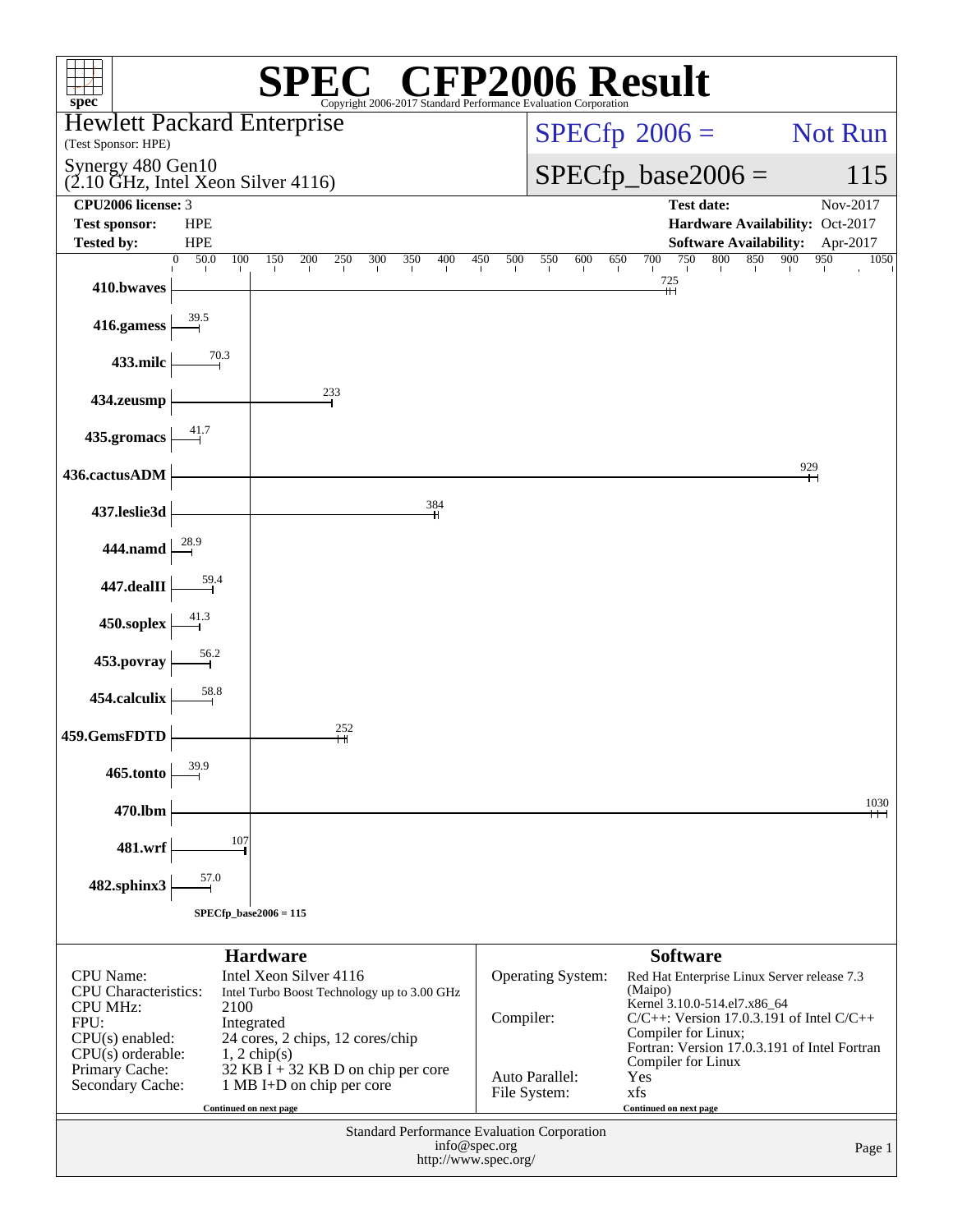

#### Hewlett Packard Enterprise

(Test Sponsor: HPE)

#### Synergy 480 Gen10

(2.10 GHz, Intel Xeon Silver 4116)

### $SPECTp2006 =$  Not Run

[System State:](http://www.spec.org/auto/cpu2006/Docs/result-fields.html#SystemState) Run level 3 (multi-user)<br>Base Pointers: 64-bit

[Peak Pointers:](http://www.spec.org/auto/cpu2006/Docs/result-fields.html#PeakPointers) Not Applicable

[Other Software:](http://www.spec.org/auto/cpu2006/Docs/result-fields.html#OtherSoftware) None

[Base Pointers:](http://www.spec.org/auto/cpu2006/Docs/result-fields.html#BasePointers)

### $SPECfp\_base2006 = 115$

**[CPU2006 license:](http://www.spec.org/auto/cpu2006/Docs/result-fields.html#CPU2006license)** 3 **[Test date:](http://www.spec.org/auto/cpu2006/Docs/result-fields.html#Testdate)** Nov-2017

**[Test sponsor:](http://www.spec.org/auto/cpu2006/Docs/result-fields.html#Testsponsor)** HPE **[Hardware Availability:](http://www.spec.org/auto/cpu2006/Docs/result-fields.html#HardwareAvailability)** Oct-2017

#### **[Tested by:](http://www.spec.org/auto/cpu2006/Docs/result-fields.html#Testedby)** HPE **[Software Availability:](http://www.spec.org/auto/cpu2006/Docs/result-fields.html#SoftwareAvailability)** Apr-2017 [L3 Cache:](http://www.spec.org/auto/cpu2006/Docs/result-fields.html#L3Cache) 16.5 MB I+D on chip per chip<br>Other Cache: None [Other Cache:](http://www.spec.org/auto/cpu2006/Docs/result-fields.html#OtherCache) [Memory:](http://www.spec.org/auto/cpu2006/Docs/result-fields.html#Memory) 384 GB (24 x 16 GB 2Rx8 PC4-2666V-R, running at 2400) [Disk Subsystem:](http://www.spec.org/auto/cpu2006/Docs/result-fields.html#DiskSubsystem) 1 x 480 GB SATA SSD, RAID 0 [Other Hardware:](http://www.spec.org/auto/cpu2006/Docs/result-fields.html#OtherHardware) None

|                  |                                                                                                                                              |                                            |        |         | <b>Results Table</b> |           |  |  |                |              |                |              |
|------------------|----------------------------------------------------------------------------------------------------------------------------------------------|--------------------------------------------|--------|---------|----------------------|-----------|--|--|----------------|--------------|----------------|--------------|
|                  | <b>Base</b><br><b>Seconds</b><br><b>Seconds</b><br><b>Ratio</b><br><b>Seconds</b><br>Ratio<br><b>Ratio</b><br><b>Seconds</b><br><b>Ratio</b> |                                            |        |         |                      |           |  |  |                | <b>Peak</b>  |                |              |
| <b>Benchmark</b> |                                                                                                                                              |                                            |        |         |                      |           |  |  | <b>Seconds</b> | <b>Ratio</b> | <b>Seconds</b> | <b>Ratio</b> |
| 410.bwaves       | 18.7                                                                                                                                         | 725                                        | 18.9   | 720     | 18.5                 | 733       |  |  |                |              |                |              |
| 416.gamess       | 496                                                                                                                                          | 39.5                                       | 497    | 39.4    | 496                  | 39.5      |  |  |                |              |                |              |
| 433.milc         | 131                                                                                                                                          | 70.0                                       | 131    | 70.3    | 131                  | 70.3      |  |  |                |              |                |              |
| 434.zeusmp       | 39.2                                                                                                                                         | 232                                        | 39.0   | 233     | 39.0                 | 233       |  |  |                |              |                |              |
| 435.gromacs      | 172                                                                                                                                          | 41.6                                       | 171    | 41.7    | 171                  | 41.7      |  |  |                |              |                |              |
| 436.cactusADM    | 12.9                                                                                                                                         | 928                                        | 12.7   | 941     | 12.9                 | 929       |  |  |                |              |                |              |
| 437.leslie3d     | 24.2                                                                                                                                         | 388                                        | 24.5   | 384     | 24.6                 | 382       |  |  |                |              |                |              |
| 444.namd         | 278                                                                                                                                          | 28.9                                       | 278    | 28.9    | 278                  | 28.9      |  |  |                |              |                |              |
| 447.dealII       | 192                                                                                                                                          | 59.4                                       | 191    | 60.0    | 193                  | 59.4      |  |  |                |              |                |              |
| 450.soplex       | 202                                                                                                                                          | 41.3                                       | 202    | 41.3    | 206                  | 40.6      |  |  |                |              |                |              |
| 453.povray       | 94.3                                                                                                                                         | 56.4                                       | 95.0   | 56.0    | 94.6                 | 56.2      |  |  |                |              |                |              |
| 454.calculix     | 141                                                                                                                                          | 58.6                                       | 140    | 58.9    | 140                  | 58.8      |  |  |                |              |                |              |
| 459.GemsFDTD     | 42.1                                                                                                                                         | 252                                        | 43.9   | 242     | 41.6                 | 255       |  |  |                |              |                |              |
| 465.tonto        | 244                                                                                                                                          | 40.4                                       | 247    | 39.9    | 248                  | 39.6      |  |  |                |              |                |              |
| 470.1bm          | 13.4                                                                                                                                         | 1030                                       | 13.5   | 1020    | 13.2                 | 1040      |  |  |                |              |                |              |
| 481.wrf          | 105                                                                                                                                          | 106                                        | 104    | 107     | 104                  | 108       |  |  |                |              |                |              |
| 482.sphinx3      | 341                                                                                                                                          | 57.2                                       | 342    | 57.0    | 343                  | 56.8      |  |  |                |              |                |              |
| n.               | $\mathbf{1}$ .                                                                                                                               | $\mathbf{r} = \mathbf{r} \cdot \mathbf{r}$ | $\sim$ | 1.1.1.1 |                      | $T = 1.1$ |  |  | $\cdot$        |              |                |              |

Results appear in the [order in which they were run.](http://www.spec.org/auto/cpu2006/Docs/result-fields.html#RunOrder) Bold underlined text [indicates a median measurement.](http://www.spec.org/auto/cpu2006/Docs/result-fields.html#Median)

### **[Operating System Notes](http://www.spec.org/auto/cpu2006/Docs/result-fields.html#OperatingSystemNotes)**

 Stack size set to unlimited using "ulimit -s unlimited" Transparent Huge Pages enabled by default Filesystem page cache cleared with: shell invocation of 'sync; echo 3 > /proc/sys/vm/drop\_caches' prior to run IRQ balance service was stop using "service irqbalance stop" Tuned-adm profile was set to Throughtput-Performance

### **[Platform Notes](http://www.spec.org/auto/cpu2006/Docs/result-fields.html#PlatformNotes)**

BIOS Configuration: Intel Hyperthreading set to Disabled Thermal Configuration set to Maximum Cooling LLC Prefetch set to Enabled

Continued on next page

Standard Performance Evaluation Corporation [info@spec.org](mailto:info@spec.org) <http://www.spec.org/>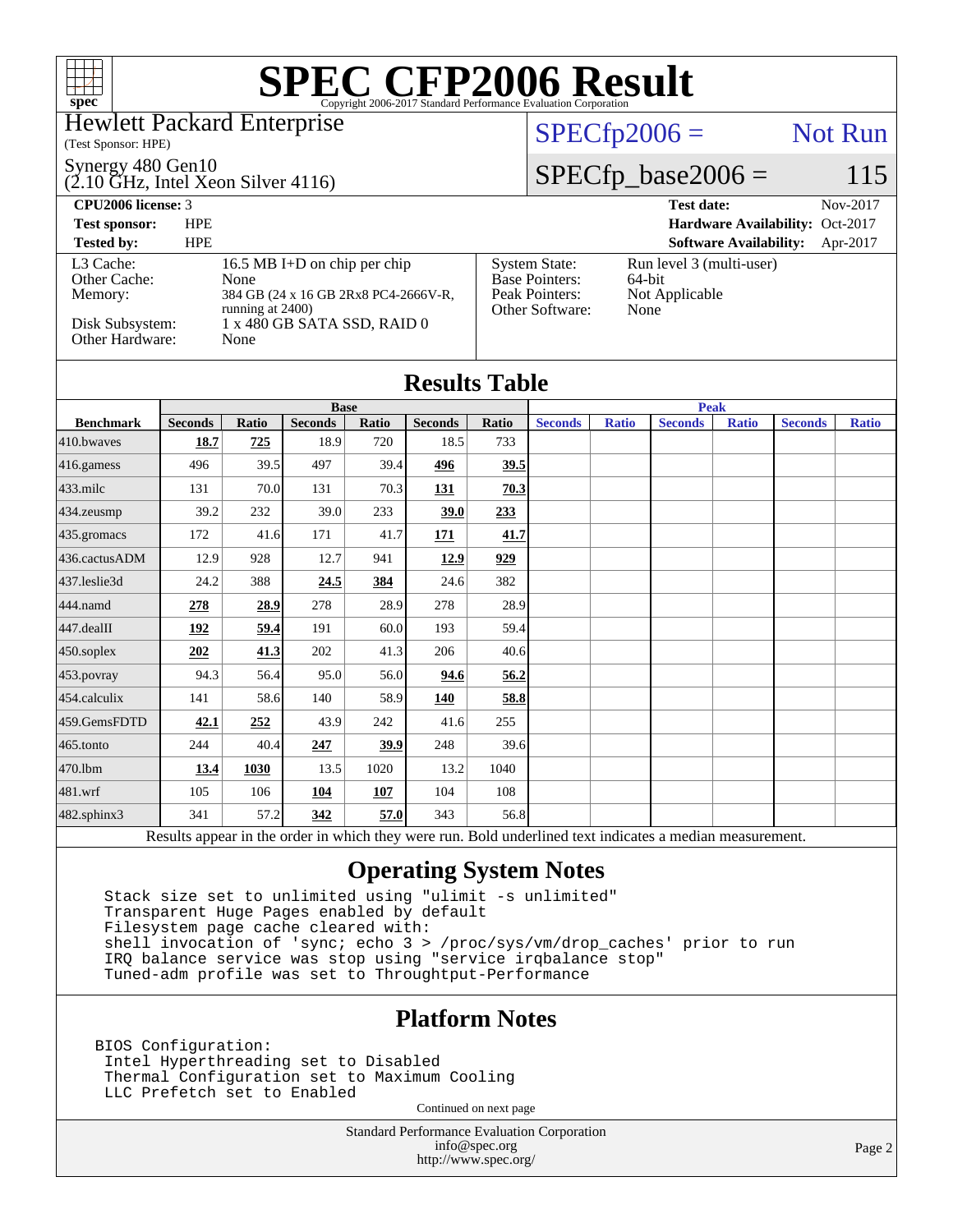

Hewlett Packard Enterprise

(Test Sponsor: HPE)

 $SPECfp2006 =$  Not Run

Synergy 480 Gen10

(2.10 GHz, Intel Xeon Silver 4116)

 $SPECfp\_base2006 = 115$ 

**[CPU2006 license:](http://www.spec.org/auto/cpu2006/Docs/result-fields.html#CPU2006license)** 3 **[Test date:](http://www.spec.org/auto/cpu2006/Docs/result-fields.html#Testdate)** Nov-2017 **[Test sponsor:](http://www.spec.org/auto/cpu2006/Docs/result-fields.html#Testsponsor)** HPE **[Hardware Availability:](http://www.spec.org/auto/cpu2006/Docs/result-fields.html#HardwareAvailability)** Oct-2017 **[Tested by:](http://www.spec.org/auto/cpu2006/Docs/result-fields.html#Testedby)** HPE **[Software Availability:](http://www.spec.org/auto/cpu2006/Docs/result-fields.html#SoftwareAvailability)** Apr-2017

#### **[Platform Notes \(Continued\)](http://www.spec.org/auto/cpu2006/Docs/result-fields.html#PlatformNotes)**

Standard Performance Evaluation Corporation [info@spec.org](mailto:info@spec.org) LLC Dead Line Allocation set to Disabled Memory Patrol Scrubbing set to Disabled Workload Profile set to General Peak Frequency Compute Energy/Performance Bias set to Maximum Performance Workload Profile set to Custom NUMA Group Size Optimization set to Flat Sysinfo program /home/cpu2006/config/sysinfo.rev6993 Revision 6993 of 2015-11-06 (b5e8d4b4eb51ed28d7f98696cbe290c1) running on localhost.localdomain Thu Nov 16 21:03:15 2017 This section contains SUT (System Under Test) info as seen by some common utilities. To remove or add to this section, see: <http://www.spec.org/cpu2006/Docs/config.html#sysinfo> From /proc/cpuinfo model name : Intel(R) Xeon(R) Silver 4116 CPU @ 2.10GHz 2 "physical id"s (chips) 24 "processors" cores, siblings (Caution: counting these is hw and system dependent. The following excerpts from /proc/cpuinfo might not be reliable. Use with caution.) cpu cores : 12 siblings : 12 physical 0: cores 0 1 2 3 4 5 8 9 10 11 12 13 physical 1: cores 0 1 2 3 4 5 8 9 10 11 12 13 cache size : 16896 KB From /proc/meminfo<br>MemTotal: 395931452 kB HugePages\_Total: 0 Hugepagesize: 2048 kB From /etc/\*release\* /etc/\*version\* os-release: NAME="Red Hat Enterprise Linux Server" VERSION="7.3 (Maipo)" ID="rhel" ID\_LIKE="fedora" VERSION\_ID="7.3" PRETTY NAME="Red Hat Enterprise Linux Server 7.3 (Maipo)" ANSI\_COLOR="0;31" CPE\_NAME="cpe:/o:redhat:enterprise\_linux:7.3:GA:server" redhat-release: Red Hat Enterprise Linux Server release 7.3 (Maipo) system-release: Red Hat Enterprise Linux Server release 7.3 (Maipo) system-release-cpe: cpe:/o:redhat:enterprise\_linux:7.3:ga:server uname -a: Linux localhost.localdomain 3.10.0-514.el7.x86\_64 #1 SMP Wed Oct 19 11:24:13 EDT 2016 x86\_64 x86\_64 x86\_64 GNU/Linux run-level 3 Nov 16 20:59 Continued on next page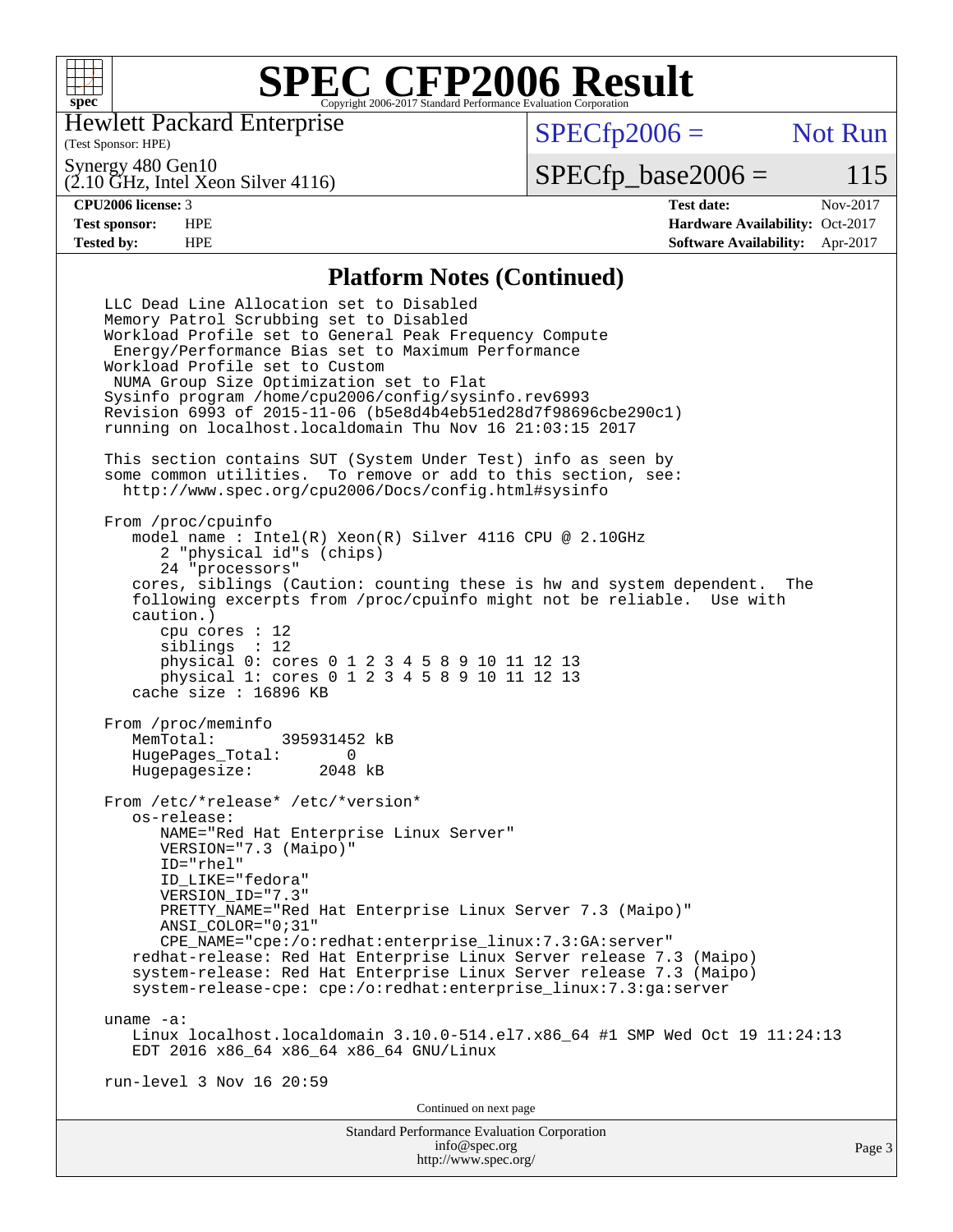

Hewlett Packard Enterprise

(Test Sponsor: HPE)

 $SPECTp2006 =$  Not Run

(2.10 GHz, Intel Xeon Silver 4116) Synergy 480 Gen10

 $SPECfp\_base2006 = 115$ 

#### **[CPU2006 license:](http://www.spec.org/auto/cpu2006/Docs/result-fields.html#CPU2006license)** 3 **[Test date:](http://www.spec.org/auto/cpu2006/Docs/result-fields.html#Testdate)** Nov-2017

**[Test sponsor:](http://www.spec.org/auto/cpu2006/Docs/result-fields.html#Testsponsor)** HPE **[Hardware Availability:](http://www.spec.org/auto/cpu2006/Docs/result-fields.html#HardwareAvailability)** Oct-2017 **[Tested by:](http://www.spec.org/auto/cpu2006/Docs/result-fields.html#Testedby)** HPE **[Software Availability:](http://www.spec.org/auto/cpu2006/Docs/result-fields.html#SoftwareAvailability)** Apr-2017

#### **[Platform Notes \(Continued\)](http://www.spec.org/auto/cpu2006/Docs/result-fields.html#PlatformNotes)**

SPEC is set to: /home/cpu2006<br>Filesystem Type Filesystem Type Size Used Avail Use% Mounted on<br>/dev/mapper/rhel-home xfs 392G 33G 360G 9% /home /dev/mapper/rhel-home xfs 392G Additional information from dmidecode:

 Warning: Use caution when you interpret this section. The 'dmidecode' program reads system data which is "intended to allow hardware to be accurately determined", but the intent may not be met, as there are frequent changes to hardware, firmware, and the "DMTF SMBIOS" standard.

 BIOS HPE I42 09/27/2017 Memory: 24x UNKNOWN NOT AVAILABLE 16 GB 2 rank 2666 MHz, configured at 2400 MHz

(End of data from sysinfo program)

#### **[General Notes](http://www.spec.org/auto/cpu2006/Docs/result-fields.html#GeneralNotes)**

Environment variables set by runspec before the start of the run: KMP AFFINITY = "granularity=core, compact" LD\_LIBRARY\_PATH = "/home/cpu2006/lib/ia32:/home/cpu2006/lib/intel64:/home/cpu2006/sh10.2" OMP NUM THREADS = "24"

 Binaries compiled on a system with 1x Intel Core i7-4790 CPU + 32GB RAM memory using Redhat Enterprise Linux 7.2

## **[Base Compiler Invocation](http://www.spec.org/auto/cpu2006/Docs/result-fields.html#BaseCompilerInvocation)**

[C benchmarks](http://www.spec.org/auto/cpu2006/Docs/result-fields.html#Cbenchmarks): [icc -m64](http://www.spec.org/cpu2006/results/res2017q4/cpu2006-20171128-50857.flags.html#user_CCbase_intel_icc_64bit_bda6cc9af1fdbb0edc3795bac97ada53)

[C++ benchmarks:](http://www.spec.org/auto/cpu2006/Docs/result-fields.html#CXXbenchmarks) [icpc -m64](http://www.spec.org/cpu2006/results/res2017q4/cpu2006-20171128-50857.flags.html#user_CXXbase_intel_icpc_64bit_fc66a5337ce925472a5c54ad6a0de310)

[Fortran benchmarks](http://www.spec.org/auto/cpu2006/Docs/result-fields.html#Fortranbenchmarks): [ifort -m64](http://www.spec.org/cpu2006/results/res2017q4/cpu2006-20171128-50857.flags.html#user_FCbase_intel_ifort_64bit_ee9d0fb25645d0210d97eb0527dcc06e)

[Benchmarks using both Fortran and C](http://www.spec.org/auto/cpu2006/Docs/result-fields.html#BenchmarksusingbothFortranandC): [icc -m64](http://www.spec.org/cpu2006/results/res2017q4/cpu2006-20171128-50857.flags.html#user_CC_FCbase_intel_icc_64bit_bda6cc9af1fdbb0edc3795bac97ada53) [ifort -m64](http://www.spec.org/cpu2006/results/res2017q4/cpu2006-20171128-50857.flags.html#user_CC_FCbase_intel_ifort_64bit_ee9d0fb25645d0210d97eb0527dcc06e)

# **[Base Portability Flags](http://www.spec.org/auto/cpu2006/Docs/result-fields.html#BasePortabilityFlags)**

 410.bwaves: [-DSPEC\\_CPU\\_LP64](http://www.spec.org/cpu2006/results/res2017q4/cpu2006-20171128-50857.flags.html#suite_basePORTABILITY410_bwaves_DSPEC_CPU_LP64) 416.gamess: [-DSPEC\\_CPU\\_LP64](http://www.spec.org/cpu2006/results/res2017q4/cpu2006-20171128-50857.flags.html#suite_basePORTABILITY416_gamess_DSPEC_CPU_LP64) 433.milc: [-DSPEC\\_CPU\\_LP64](http://www.spec.org/cpu2006/results/res2017q4/cpu2006-20171128-50857.flags.html#suite_basePORTABILITY433_milc_DSPEC_CPU_LP64) 434.zeusmp: [-DSPEC\\_CPU\\_LP64](http://www.spec.org/cpu2006/results/res2017q4/cpu2006-20171128-50857.flags.html#suite_basePORTABILITY434_zeusmp_DSPEC_CPU_LP64)

Continued on next page

Standard Performance Evaluation Corporation [info@spec.org](mailto:info@spec.org) <http://www.spec.org/>